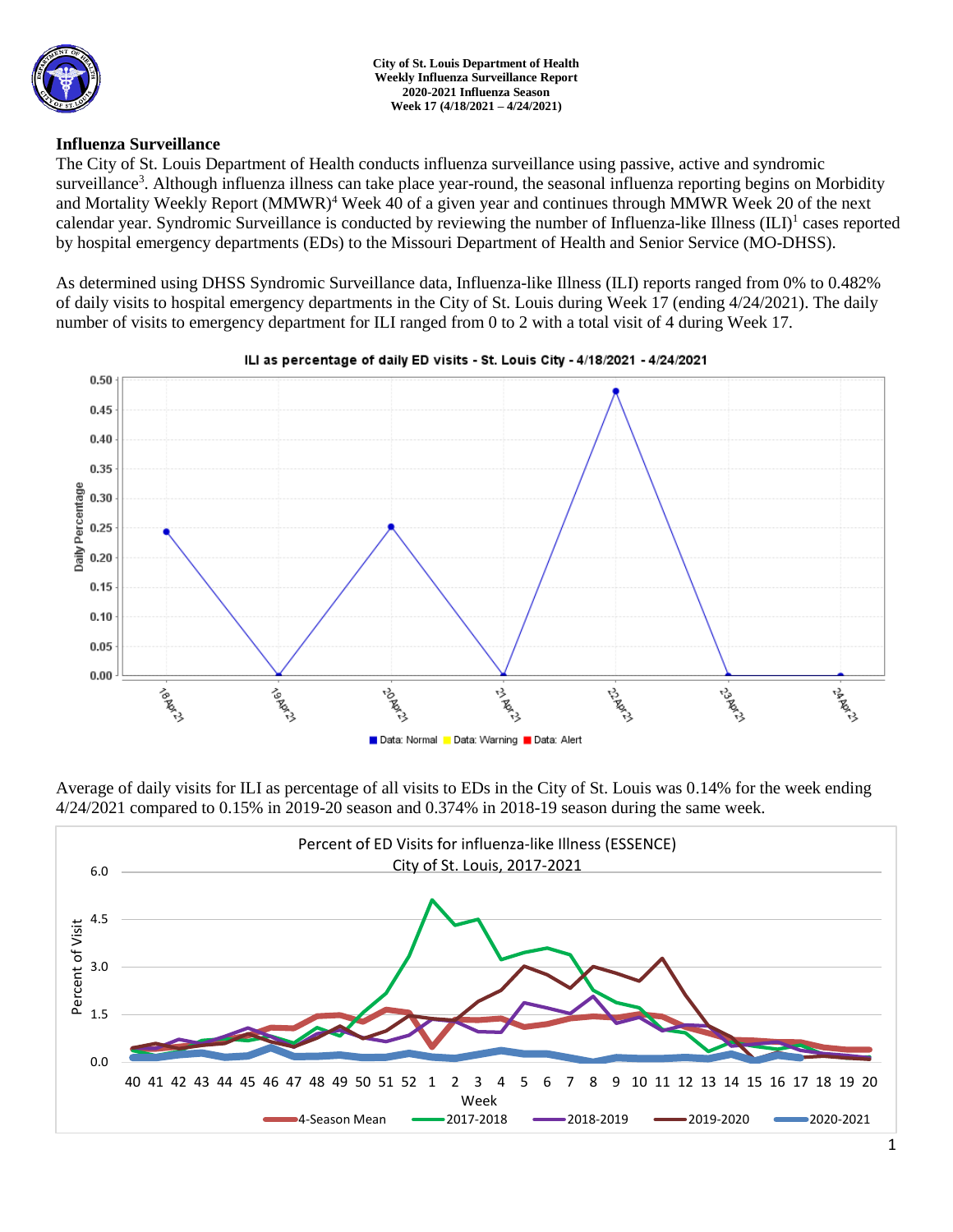

#### **City of St. Louis Department of Health Weekly Influenza Surveillance Report 2020-2021 Influenza Season Week 17 (4/18/2021 – 4/24/2021)**

Passive Surveillance is conducted through reporting of confirmed influenza cases<sup>2</sup> from various surveillance sites like hospitals, offices of healthcare providers, and laboratories. As of the current influenza season, for the week ending 4/24/2021, there have been 9 cases of Influenza A and 11 cases of Influenza B for a total of 20 influenza cases from the city of St. Louis. Influenza A accounted for 45% and influenza B accounted for 55% of total influenza cases. The data of the latest weeks is provisional and is subject to change in the following weeks.

# **Table 1: Number of Laboratory Positive Influenza Cases by Influenza Type**

| Influenza Type              | Week 14<br>$(3/28/2021 -$<br>4/3/2021 | Week 15<br>$(4/4/2021 -$<br>4/10/2021 | Week 16<br>$(4/11/2021 -$<br>4/17/2021 | Week 17<br>$(4/18/2021 -$<br>4/24/2021 | 2020-2021*<br>Season-to-Date | Percentage |
|-----------------------------|---------------------------------------|---------------------------------------|----------------------------------------|----------------------------------------|------------------------------|------------|
| Influenza A                 | 0                                     | 0                                     |                                        |                                        | q                            | 45%        |
| Influenza B                 | 0                                     |                                       | 0                                      |                                        | 11                           | 55%        |
| Influenza unknown / Untyped | 0                                     | 0                                     | 0                                      |                                        | 0                            | 0%         |
| <b>Total</b>                | 0                                     |                                       |                                        |                                        | 20                           | 100%       |

# **Table 2: Number of Laboratory Confirmed Influenza Cases by Age Group**

| <b>Age Group</b> | Week 14<br>$(3/28/2021 -$<br>4/3/2021 | Week 15<br>$(4/4/2021 -$<br>4/10/2021 | Week 16<br>$(4/11/2021 -$<br>4/17/2021 | Week 17<br>$(4/18/2021 -$<br>4/24/2021) | 2020-2021*<br>Season-to-Date | Percentage |
|------------------|---------------------------------------|---------------------------------------|----------------------------------------|-----------------------------------------|------------------------------|------------|
| 0 to 4 years     | 0                                     | 0                                     |                                        | O                                       |                              | 15%        |
| 5 to 14 years    | 0                                     | 0                                     | 0                                      | 0                                       |                              | 10%        |
| 15 to 24 years   | 0                                     | O                                     | 0                                      | 0                                       |                              | 15%        |
| 25 to 49 years   | 0                                     | 0                                     | 0                                      | 0                                       | 6                            | 30%        |
| 50 to 64 years   | 0                                     | 0                                     | 0                                      | 0                                       | 4                            | 20%        |
| 65+ years        | 0                                     | ŋ                                     | 0                                      | 0                                       |                              | 10%        |
| <b>Total</b>     | Ω                                     | n                                     |                                        | 0                                       | 20                           | 100%       |

### **Table 3: Number of Laboratory Confirmed Influenza Cases by Age Group and Type** For Cases Reported between 09/27/2020 and 4/24/2021

| <b>Age Group</b> | Type A |      | Type B |      | <b>Unknown Type</b> |   | <b>Total</b> |      |
|------------------|--------|------|--------|------|---------------------|---|--------------|------|
|                  | n      | %    | n      | %    | n.                  | % | n            | %    |
| 0 to 4 years     |        | 22.2 |        | 9.1  | 0                   |   |              | 15.0 |
| 5 to 14 years    |        | 22.2 |        | 0.0  | O                   |   |              | 10.0 |
| 15 to 24 years   |        | 11.1 |        | 18.2 |                     |   |              | 15.0 |
| 25 to 49 years   |        | 0.0  | 6      | 54.5 |                     |   | 6            | 30.0 |
| 50 to 64 years   |        | 33.3 |        | 9.1  | 0                   |   |              | 20.0 |
| 65+ years        |        | 11.1 |        | 9.1  |                     |   |              | 10.0 |
| Total            |        |      |        |      |                     |   | 20           |      |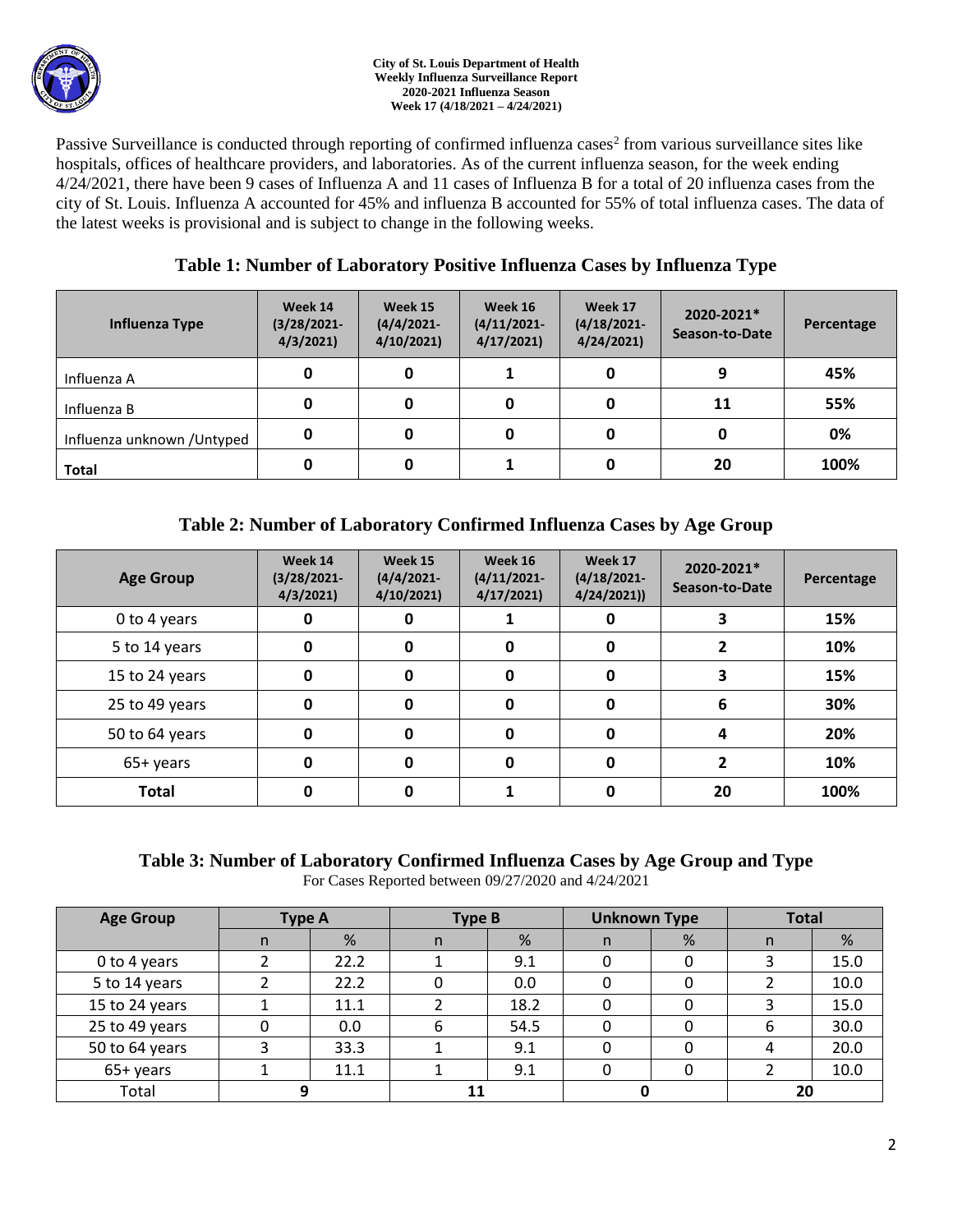

| <b>Previous</b> |           |           |           |           |           | 4-Season    | 4-Season      |
|-----------------|-----------|-----------|-----------|-----------|-----------|-------------|---------------|
| <b>Seasons</b>  | 2016-2017 | 2017-2018 | 2018-2019 | 2019-2020 | 2020-2021 | <b>Mean</b> | <b>Median</b> |
| Week 14         | 60        | 24        | 30        |           |           | 30          | 27            |
| Week 15         | 50        | 14        | 15        |           |           | 21          | 15            |
| Week 16         |           |           |           |           |           |             |               |
| Week 17         | 10        |           |           |           |           | ь           |               |

### **Table 4: Total Number of Laboratory Confirmed Influenza Cases Through Previous 4 Seasons**



## **City of St. Louis Influenza Outbreaks:**

During the week ending 4/24/2021, there have been no outbreaks of influenza reported to the City of St. Louis Department of Health.